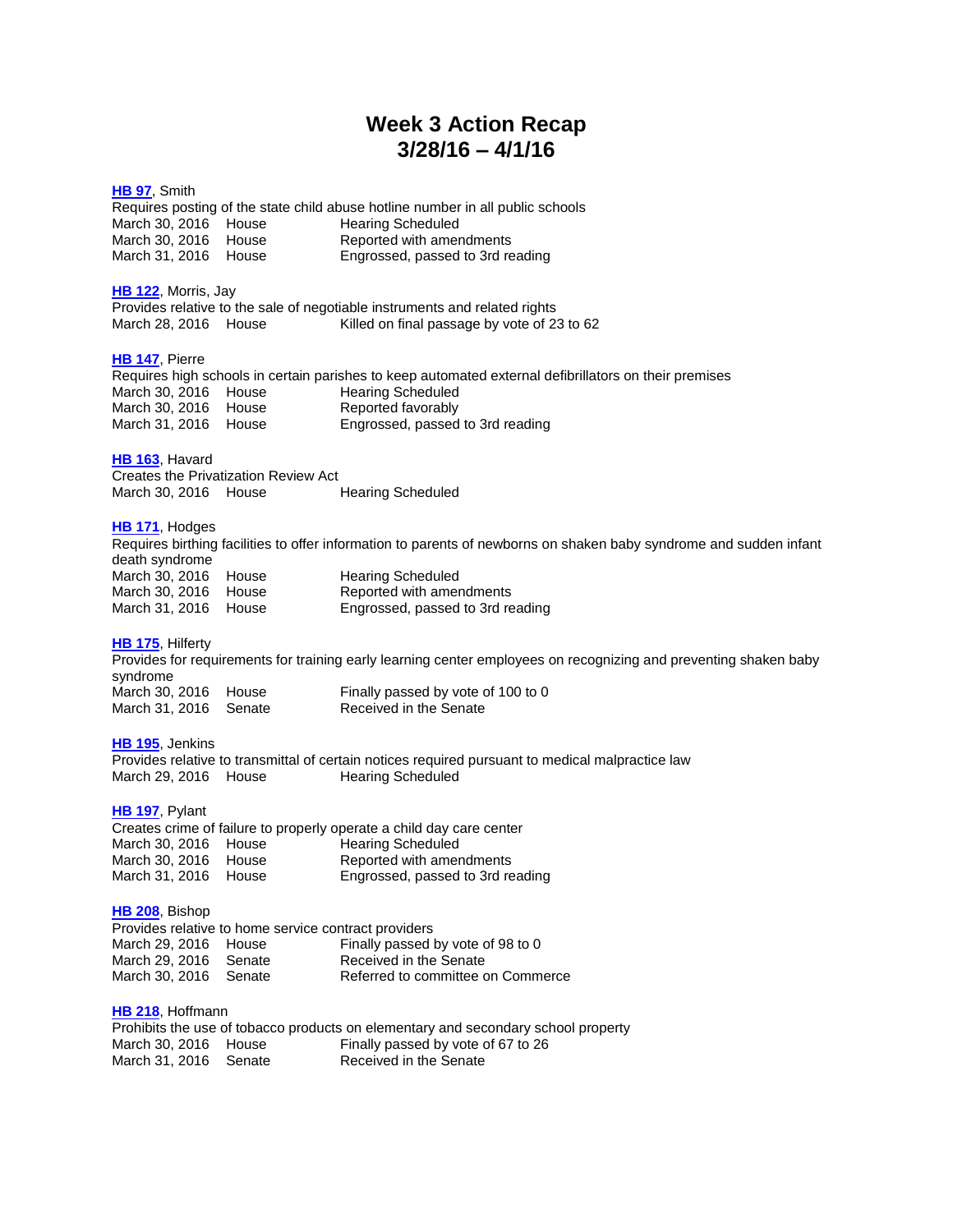**HB [312](http://lanb.me/inst/2016rs/hb/03/16rs-hb312_reengrossed.pdf)**, Davis Abolishes the Louisiana Mandated Health Benefits Commission and other provisions relative to mandated health insurance benefits March 30, 2016 House Amended March 30, 2016 House Finally passed by vote of 99 to 0 March 31, 2016 Senate Received in the Senate **HB [339](http://lanb.me/inst/2016rs/hb/03/16rs-hb339_original.pdf)**, Schroder Abolishes the Health Education Authority of Louisiana March 30, 2016 House Hearing Scheduled **HB [441](http://lanb.me/inst/2016rs/hb/04/16rs-hb441_original.pdf)**, Jackson Provides relative to conditions for physician participation with Medicaid managed care organizations March 30, 2016 House Hearing Scheduled **HB [446](http://lanb.me/inst/2016rs/hb/04/16rs-hb446_reengrossed.pdf)**, LeBas Establishes an application fee for a new marijuana pharmacy permit March 30, 2016 House Amended<br>March 30, 2016 House Finally pas Finally passed by vote of 73 to 21 March 31, 2016 Senate Received in the Senate **HB [480](http://lanb.me/inst/2016rs/hb/04/16rs-hb480_engrossed.pdf)**, Jackson Provides relative to the practice of telemedicine in licensed healthcare facilities

March 30, 2016 House Hearing Scheduled March 30, 2016 House Reported with amendments March 31, 2016 House Engrossed, passed to 3rd reading

### **HB [494](http://lanb.me/inst/2016rs/hb/04/16rs-hb494_reengrossed.pdf)**, Moreno

Provides relative to the membership and functions of the La. State Child Death Review Panel Referred to committee on Health & Welfare

#### **HB [498](http://lanb.me/inst/2016rs/hb/04/16rs-hb498_engrossed.pdf)**, Pope

Institutes a moratorium on new pediatric day health facility licenses March 30, 2016 House Hearing Scheduled March 30, 2016 House Reported with amendments March 31, 2016 House Engrossed, passed to 3rd reading

#### **HB [594](http://lanb.me/inst/2016rs/hb/05/16rs-hb594_engrossed.pdf)**, Morris, Jay

Requires legislative authorization for any waiver of SNAP work requirements for able-bodied adults without dependents March 30, 2016 House Hearing Scheduled March 30, 2016 House Reported favorably<br>
March 31, 2016 House Engrossed, passed Engrossed, passed to 3rd reading

#### **HB [596](http://lanb.me/inst/2016rs/hb/05/16rs-hb596_engrossed.pdf)**, Huval

Provides for notification and effectiveness of a material change in a contract between a health insurance issuer and a producer March 30, 2016 House Hearing Scheduled<br>
March 30, 2016 House Reported favorably March 30, 2016 House March 31, 2016 House Engrossed, passed to 3rd reading

#### **HB [699](http://lanb.me/inst/2016rs/hb/06/16rs-hb699_original.pdf)**, Stokes

Revises fee amounts for facilities and providers licensed by the Dept. of Health and Hospitals March 30, 2016 House Hearing Scheduled

#### **HB [700](http://lanb.me/inst/2016rs/hb/07/16rs-hb700_original.pdf)**, Stokes

Provides relative to fees assessed for certain functions performed by the office of public health March 30, 2016 House Hearing Scheduled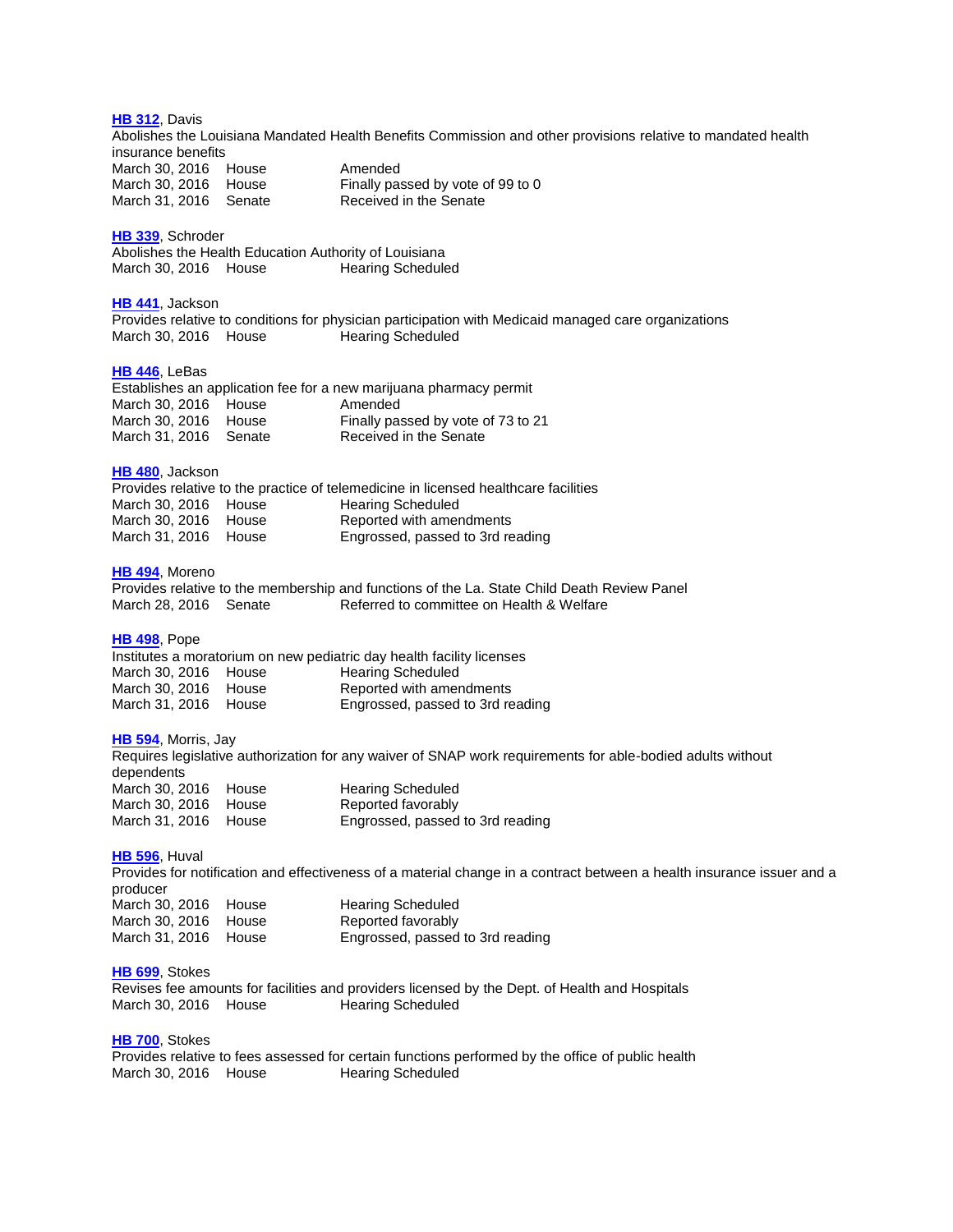**HB [719](http://lanb.me/inst/2016rs/hb/07/16rs-hb719_engrossed.pdf)**, Hodges Provides relative to transportation of children to be admitted to a treatment facility under a physician's emergency commitment certificate March 30, 2016 House Hearing Scheduled March 30, 2016 House Reported with amendments March 31, 2016 House Engrossed, passed to 3rd reading **HB [763](http://lanb.me/inst/2016rs/hb/07/16rs-hb763_reengrossed.pdf)**, Carpenter Authorizes and provides for mental health emergency room extensions March 28, 2016 Senate Referred to committee on Health & Welfare **HB [782](http://lanb.me/inst/2016rs/hb/07/16rs-hb782_engrossed.pdf)**, Davis Provides relative to certain definitions in the Insurance Code used in regulation of health insurance March 31, 2016 House Finally passed by vote of 89 to 0 **HB [868](http://lanb.me/inst/2016rs/hb/08/16rs-hb868_engrossed.pdf)**, Hunter Requires at least two coaches for each sport offered by a public school, including a charter school, to be certified in cardiopulmonary resuscitation March 30, 2016 House Hearing Scheduled March 30, 2016 House Reported with amendments<br>March 31, 2016 House Engrossed, passed to 3rd re Engrossed, passed to 3rd reading **[SB](http://lanb.me/inst/2016rs/sb/00/16rs-sb36_original.pdf) 36**, Gatti Provides exclusion from coverage for medical malpractice by doctor practicing outside his specialty or hospital privileges March 30, 2016 Senate Hearing Scheduled **[SB](http://lanb.me/inst/2016rs/sb/00/16rs-sb38_original.pdf) 38**, Gatti Provides with respect to payment of nonemergency services rendered in an emergency room to certain patients March 30, 2016 Senate Hearing Scheduled **SB [106](http://lanb.me/inst/2016rs/sb/01/16rs-sb106_reengrossed.pdf)**, Boudreaux Provides for the elimination of the short-form birth certification card March 29, 2016 Senate Returned to the calendar subject to call<br>March 30, 2016 Senate Amended March 30, 2016 Senate **Amended** March 30, 2016 Senate Finally passed by vote of 38 to 0 March 31, 2016 House Received in the House **SB [107](http://lanb.me/inst/2016rs/sb/01/16rs-sb107_engrossed.pdf)**, Barrow Provides for the re-creation of the Department of Health and Hospitals and to change the name to Department of **Health** Finally passed by vote of 38 to 0 March 28, 2016 Senate<br>
March 29, 2016 House<br>
March 30, 2016 House<br>
Referred to committee Referred to committee on Health & Welfare **SB [187](http://lanb.me/inst/2016rs/sb/01/16rs-sb187_original.pdf)**, Barrow Provides relative to advanced practice registered nursing March 30, 2016 Senate Hearing Scheduled March 30, 2016 Senate Reported favorably March 31, 2016 Senate Engrossed, passed to 3rd reading **SB [218](http://lanb.me/inst/2016rs/sb/02/16rs-sb218_original.pdf)**, Bishop Authorizes the Department of Education and the Department of Health and Hospitals to survey students regarding certain risk behavior associated with chronic health conditions March 29, 2016 Senate Hearing Scheduled **SB [236](http://lanb.me/inst/2016rs/sb/02/16rs-sb236_reengrossed.pdf)**, Barrow Provides relative to admissions by emergency certificate of persons suffering from mental illness and substance

abuse March 29, 2016 Senate Amended